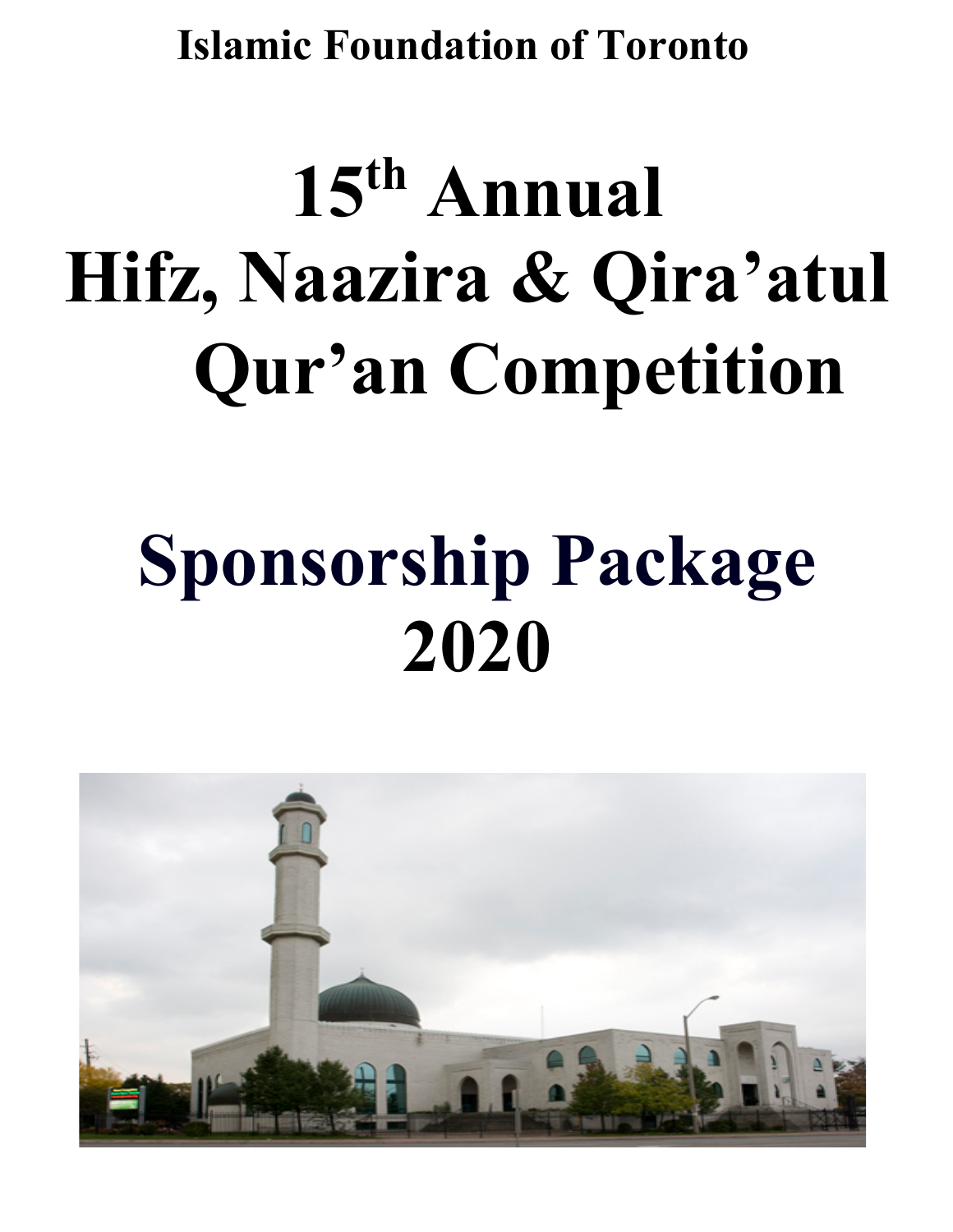If you are interested in sponsoring the 15<sup>th</sup> annual Hifz, Naazira and Qira'atul Qur'an Competition, please emil the following information to: *arhafejee@islamicfoundation.ca*

| <b>First Name</b>                                                     |  |
|-----------------------------------------------------------------------|--|
| <b>Last Name</b>                                                      |  |
| <b>E-mail Address</b>                                                 |  |
| <b>Mailing Address</b><br>(including City, and<br><b>Postal Code)</b> |  |
| <b>Level of Sponsorship</b>                                           |  |
| <b>Method of Payment</b>                                              |  |
| <b>Home Number</b>                                                    |  |
| <b>Cell Number</b>                                                    |  |

*Please note, only logos in the following formats will be accepted: JPG, JPEG, PNG, AI, EPS and PSD*

#### **Deadline for Full Payment:** February 19, 2020

*441 Nugget Avenue Toronto, ON M1S 5E1 qiraatcompetition.com Yingar@islamicfoundation.ca 416-321-3776 x 226*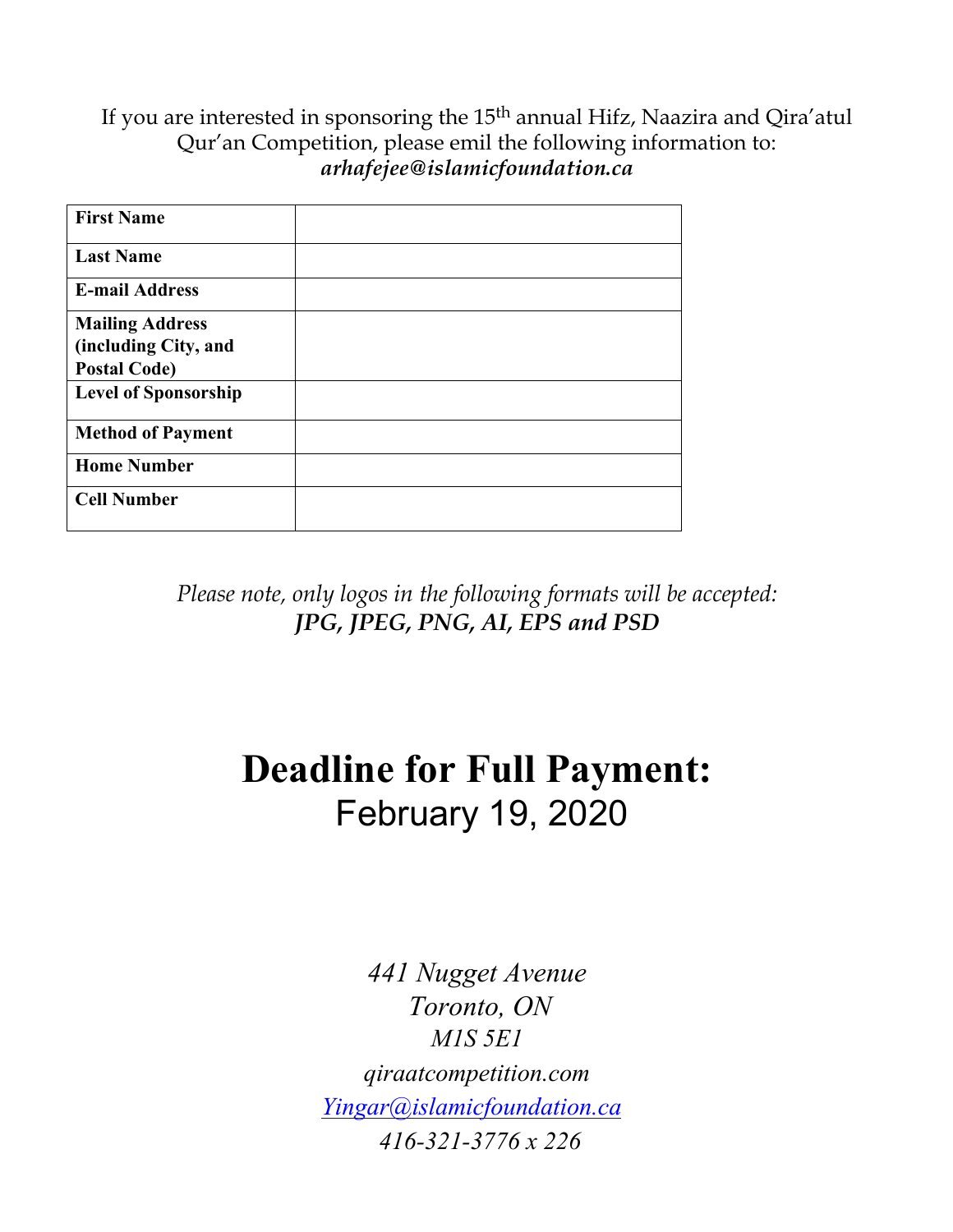### *Investment:* **\$5,000** *(approx.)*

## Benefits:

- Exclusivity of being the Premier Sponsor of the Competition
- Logo/company name will appear on final Competition poster that will be distributed at various Islamic Centers across Ontario as well as through multiple Social Media channels
- Opportunity to place company advertisement on inside cover of both the Girl's and Boy's Competition program booklets
- Opportunity to have short video presentation shown at both the Girl's and Boys Competitions
- Company name will appear in both program booklets as the exclusive Premier Sponsor
- Company will receive full exposure throughout both the Girl's and Boy's competitions as Sponsors will be acknowledged repeatedly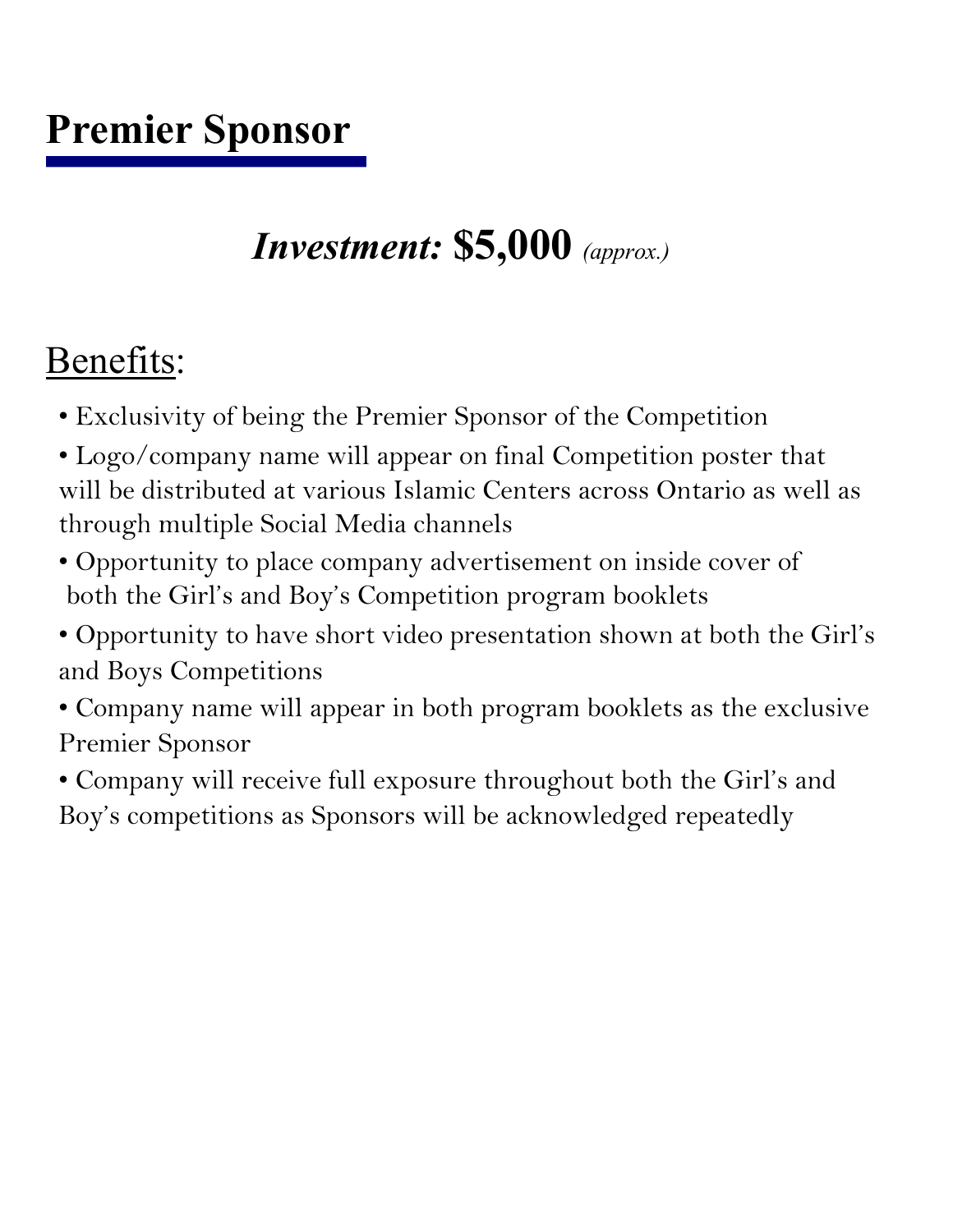#### *Investment:* **\$2,500**

#### Benefits:

• Opportunity to have company be the official sponsor of three sessions of your choice. This will include the following:

- the MC will mention the session was sponsored by "your company name here" at the beginning and at the end of each session
- the official program guide will mention your company name next to the sessions you have sponsored

• company logo will be displayed on PowerPoint presentation slides in the sessions you have sponsored

• Company name will appear in both the Girl's and Boy's Competition program booklets as the Diamond Sponsor on the Competition Sponsors' page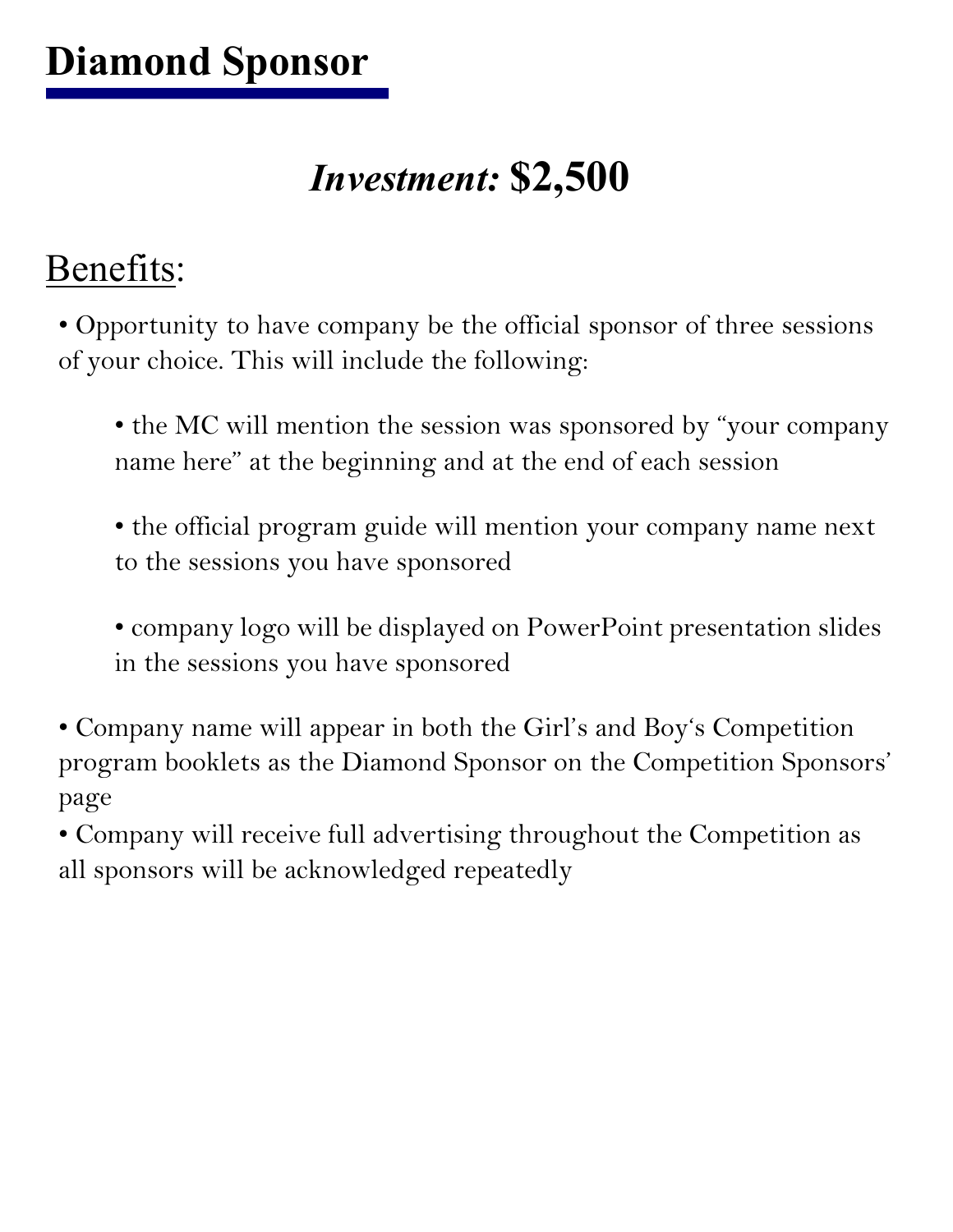#### *Investment:* **\$2,000**

#### Benefits:

• Opportunity to have company be the official sponsor of two sessions of your choice. This will include the following:

• the MC will mention the session was sponsored by "your" Company name here" at the beginning and at the end of each session

• the official program guide will mention your company name next to the sessions you have sponsored

• company logo will be displayed on PowerPoint presentation slides in the sessions you have sponsored

• Company name will appear in both the Girl's and Boy's Competition program booklets as the Platinum Sponsor on the Competition Sponsors' page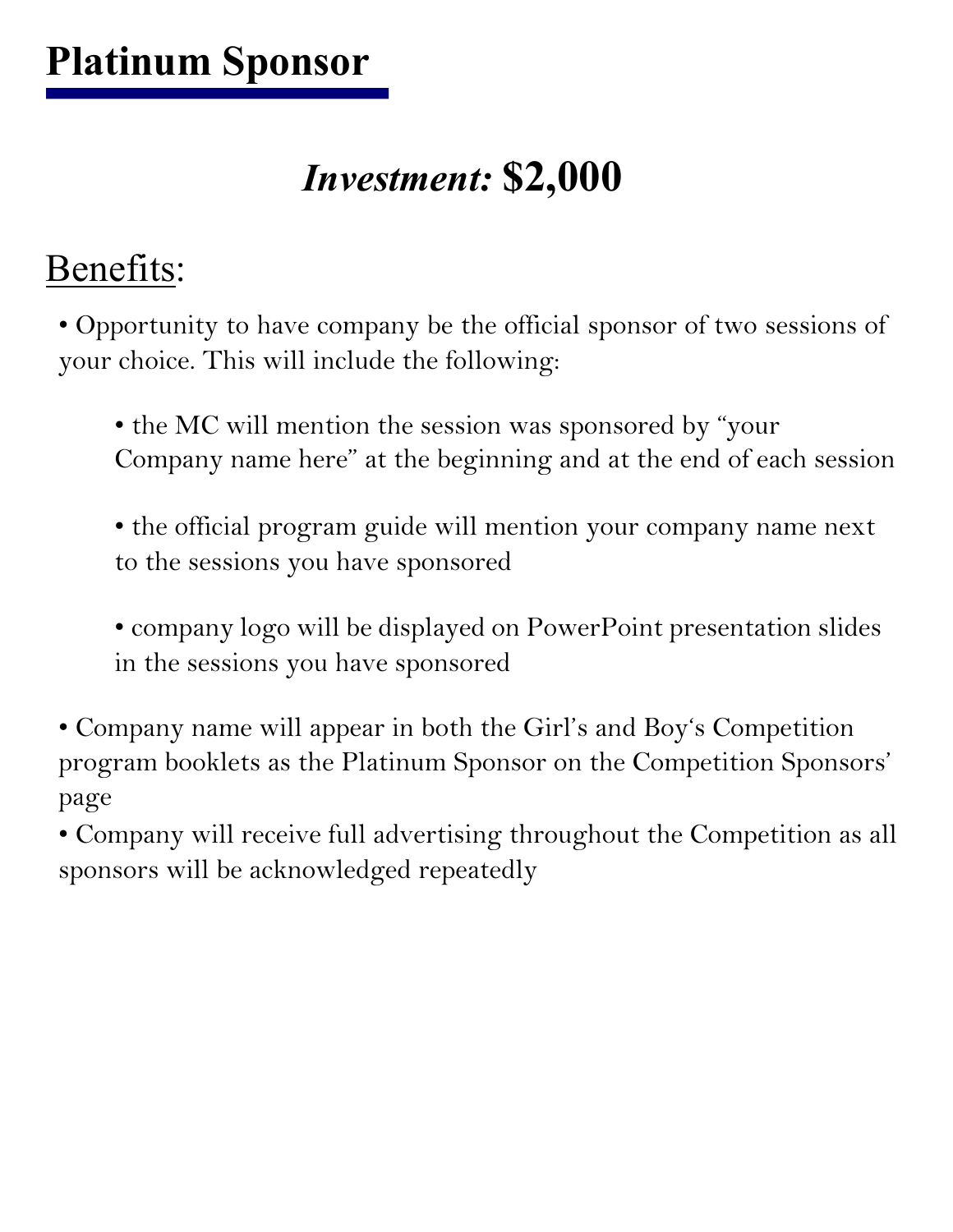## **Gold Sponsor**

#### *Investment:* **\$1,500**

#### Benefits:

• Opportunity to have company be the official sponsor of one session of your choice. This will include the following:

• the MC will mention the session was sponsored by "your" Company name here" at the beginning and at the end of each session

• the official program guide will mention your company name next to the sessions you have sponsored

• company logo will be displayed on PowerPoint presentation slides in the sessions you have sponsored

• Company name will appear in both the Girl's and Boy's Competition program booklets as the Gold Sponsor on the Competition Sponsors' page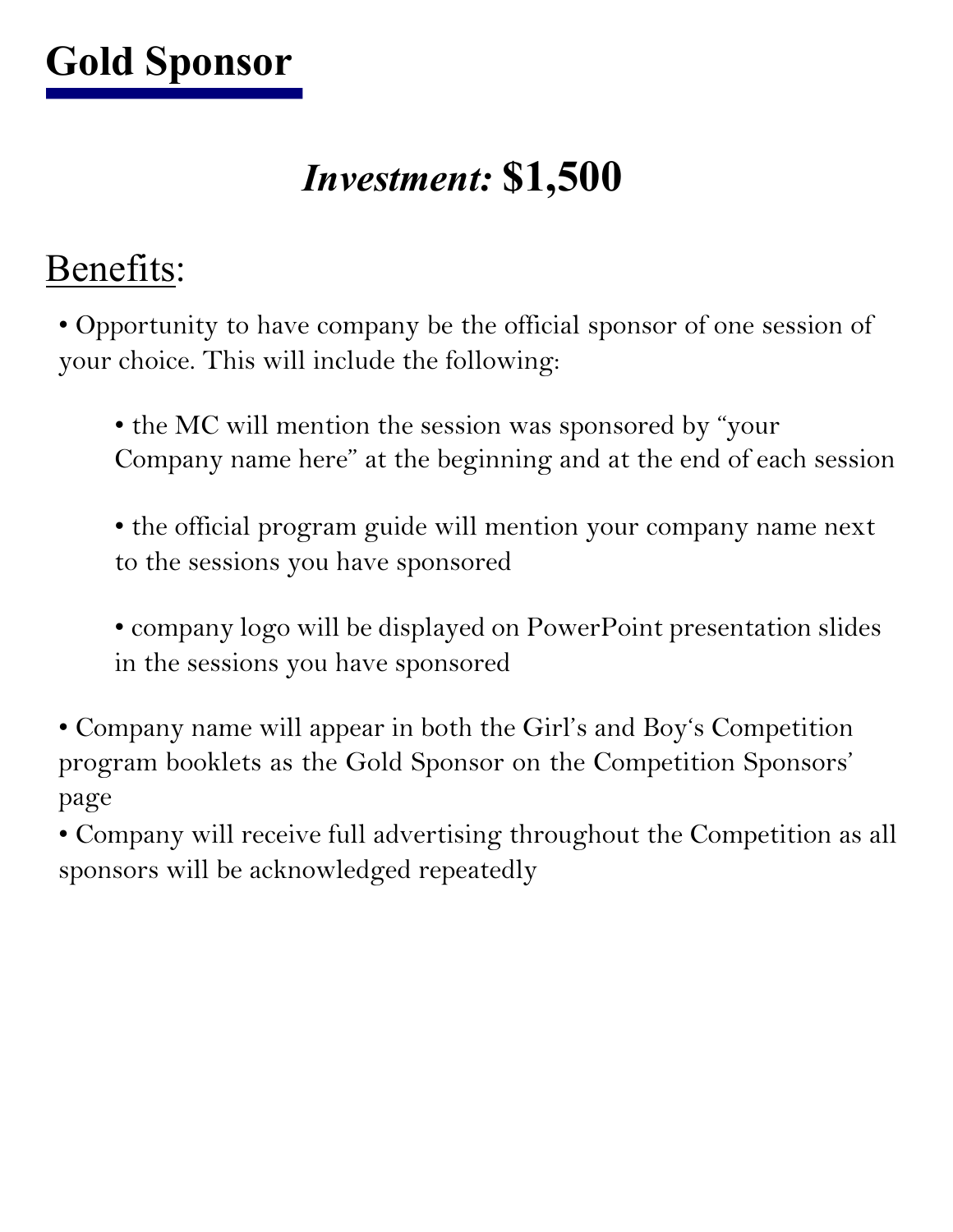#### *Investment:* **\$1,000**

#### Benefits:

• Company name will appear in both the Girl's and Boy's Competition program booklets as the Silver Sponsor on the Competition Sponsors' page

• Company will receive full advertising throughout the Competition as all sponsors will be acknowledged repeatedly

• Company will be exclusively acknowledged along with all Silver Sponsors three times during the Boy's Competition

#### **Bronze Sponsor**

#### *Investment:* **\$500**

### Benefits:

• Company name will appear in both the Girl's and Boy's Competition program booklets as the Bronze Sponsor on the Competition Sponsors' page